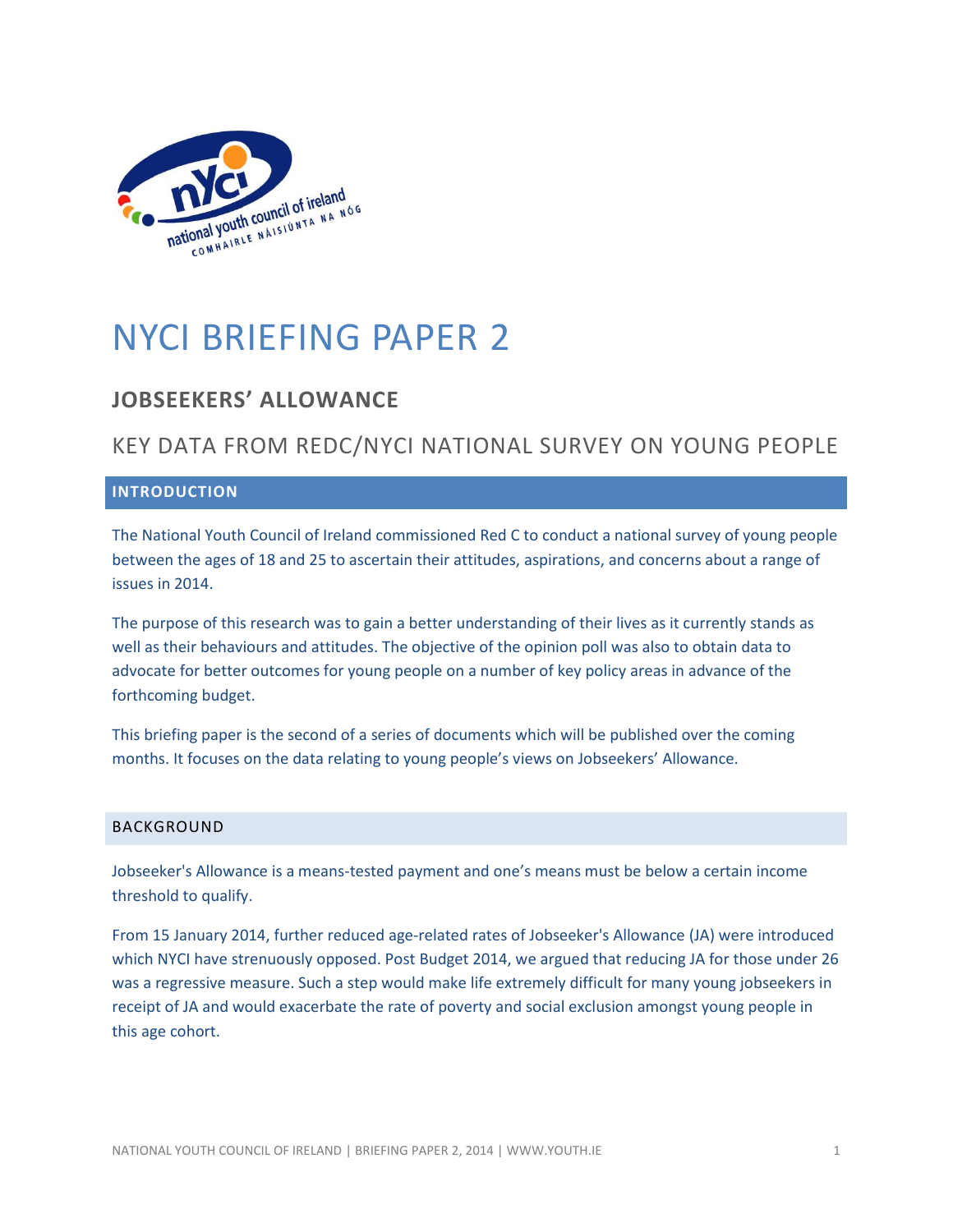### KEY FINDINGS

- 1 in 4 of respondents surveyed is currently receiving JA.
- Amongst respondents, there is strong disagreement with the cuts made to the JA in previous budgets.
- 67% of respondents strongly disagreed with the cuts to JA introduced in the last Budget.
- 39% state they are now struggling to make ends meet, which rises to 54% for those living in Dublin
- 1 in 4 stated that they were unable to move out of the parental home as a result of the cuts made to JA.

## **Receipt Of Jobseekers Allowance**

(Base: All Aged 18-25 - 412)



\*Small Base Size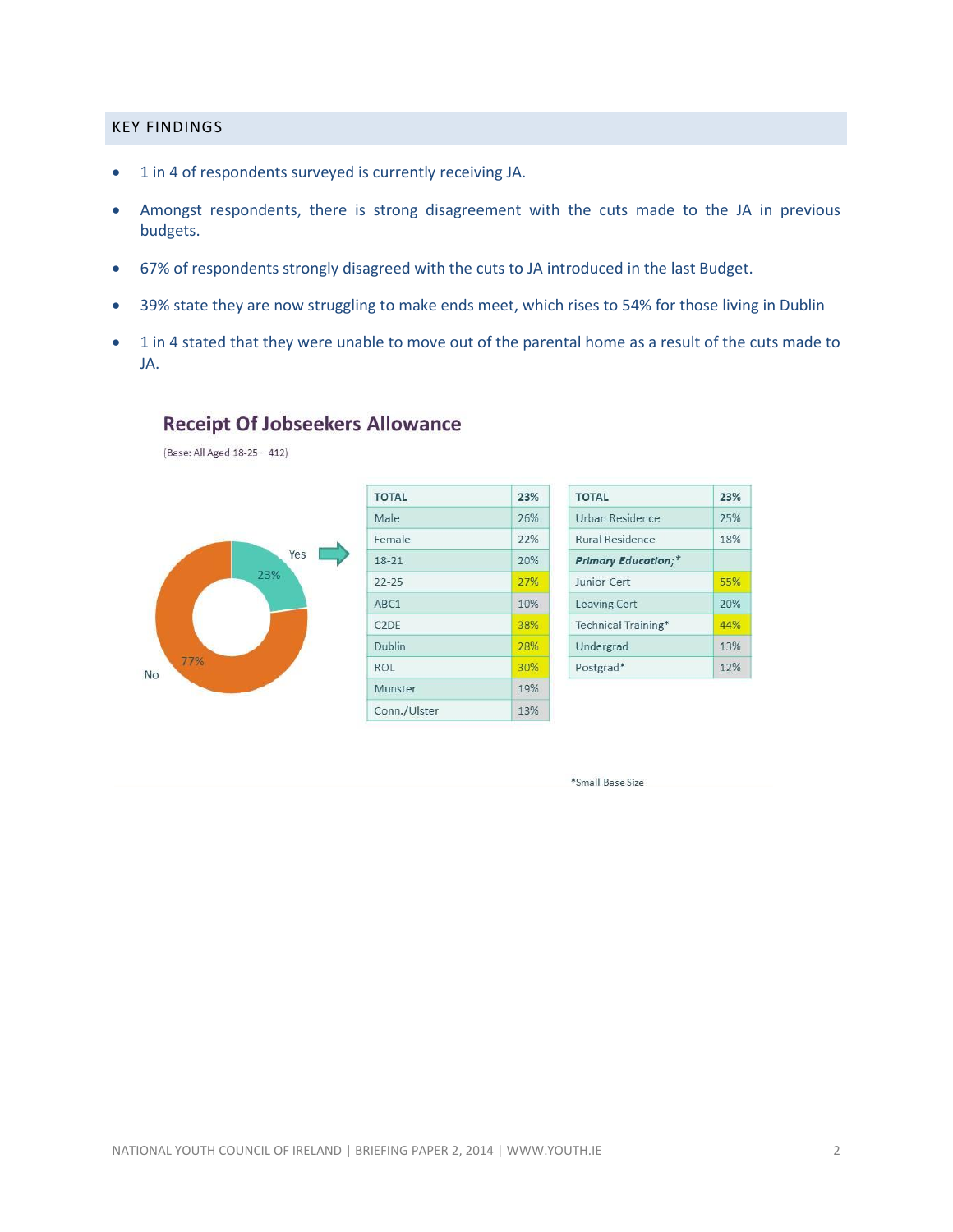## **ANALYSIS**

NYCI data shows that in line with the youth unemployment rate of 25.3%, one in four of respondents surveyed were in receipt of JA.

67% of respondents disagree strongly with the cuts that were made.





Almost 2 in 5 (39%) young people stated that the cuts to the JA had impacted significantly on their lives and had left them struggling to make ends meet. 1 in 4 stated that as a result of the cut to JA, they could not afford to move out of their parent's home.

NYCI data corresponds with statistics published earlier this year by the **European Foundation for the Improvement of Living and Working Conditions** for the **Improvement of Living and Working Conditions** which found that two thirds of unemployed young people in Ireland live with their parents and more young people described as inactive are likely to live with their parents now than before the economic crisis.

We contend that cuts in social welfare for young people in successive budgets have made it increasingly difficult for young people to afford to leave home and live independently. This proposition is confirmed by the data collected by Red C on our behalf.

The prevalence of significant numbers of young people *having* to live at home with their parents because of financial necessity is concerning both for them and for their parents. This finding reflects a lack of economic independence which in turn impacts on their personal independence. Furthermore, research conducted with young jobseekers in 2010 found that young people are postponing significant milestones in their lives as a result of their status as unemployment (NYCI, 2011).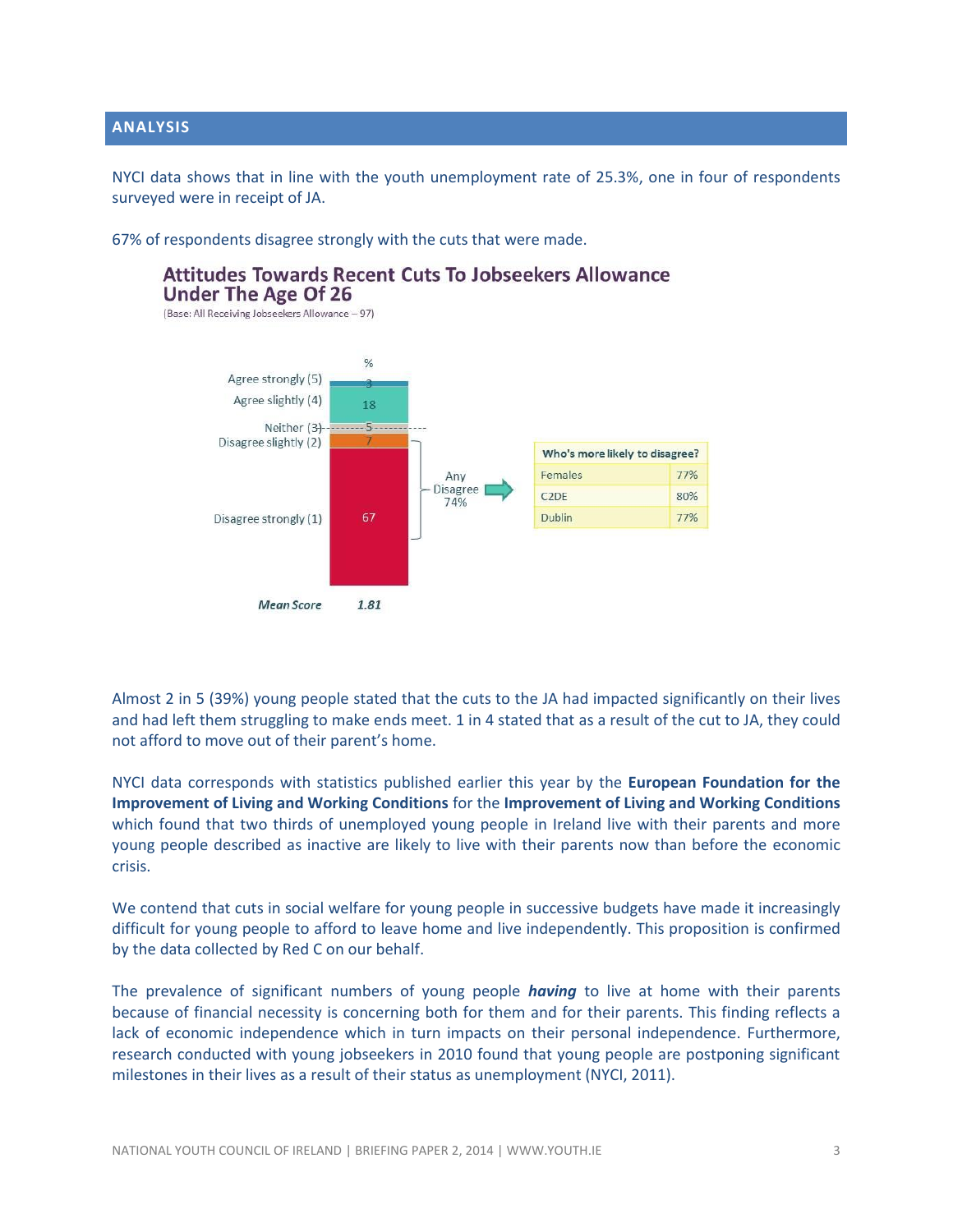#### CHALLENGES FACING YOUNG PEOPLE

One of biggest challenges currently facing young people is the lack of employment opportunities. The reality is that young people in Ireland, faced with a very significantly shrunken jobs market and increased competition for the opportunities that are available, are struggling to obtain relevant and secure jobs. Ireland exhibits the fourth highest number of young people who are 'Not in Employment, Education or Training' (NEETs) in the European Union with 18.4% of young people not in education, employment or training compared with the EU average of 12.9%. Despite the fact that nearly half of those between 25 and 34 years of age have completed tertiary education – one of the highest rates in the OECD, Ireland has a significant number of young people with limited skills. There is an obvious mismatch between the demands of the labour market and the skill sets of some young unemployed people.



## **Impact Of Recent Cuts To Jobseekers Allowance Under Age Of 26**

## CONCLUSION

Recession has had devastating social and economic consequences for Ireland. The impact of recession, however, has been particularly acute for young people in Ireland and this is reflected once again in the most recent data.

The cuts in welfare were partly justified on the basis that it would incentivise young people to take up education, training and/or work experience opportunities. This argument is undermined by the fact that the various welfare payments and training allowances to young people under 25 have also been cut in recent Budgets. As a result of budget decisions young people under 25 moving from welfare to education, training and work experience have had their allowances cut. The training allowance for young people participating on VTOS, Youthreach, Community Training Centre Programmes and other SOLAS training has been reduced from €188 per week to €160 per week. From January 2014, the payment to those participating on the Back to Education Allowance Programme has been cut to €160